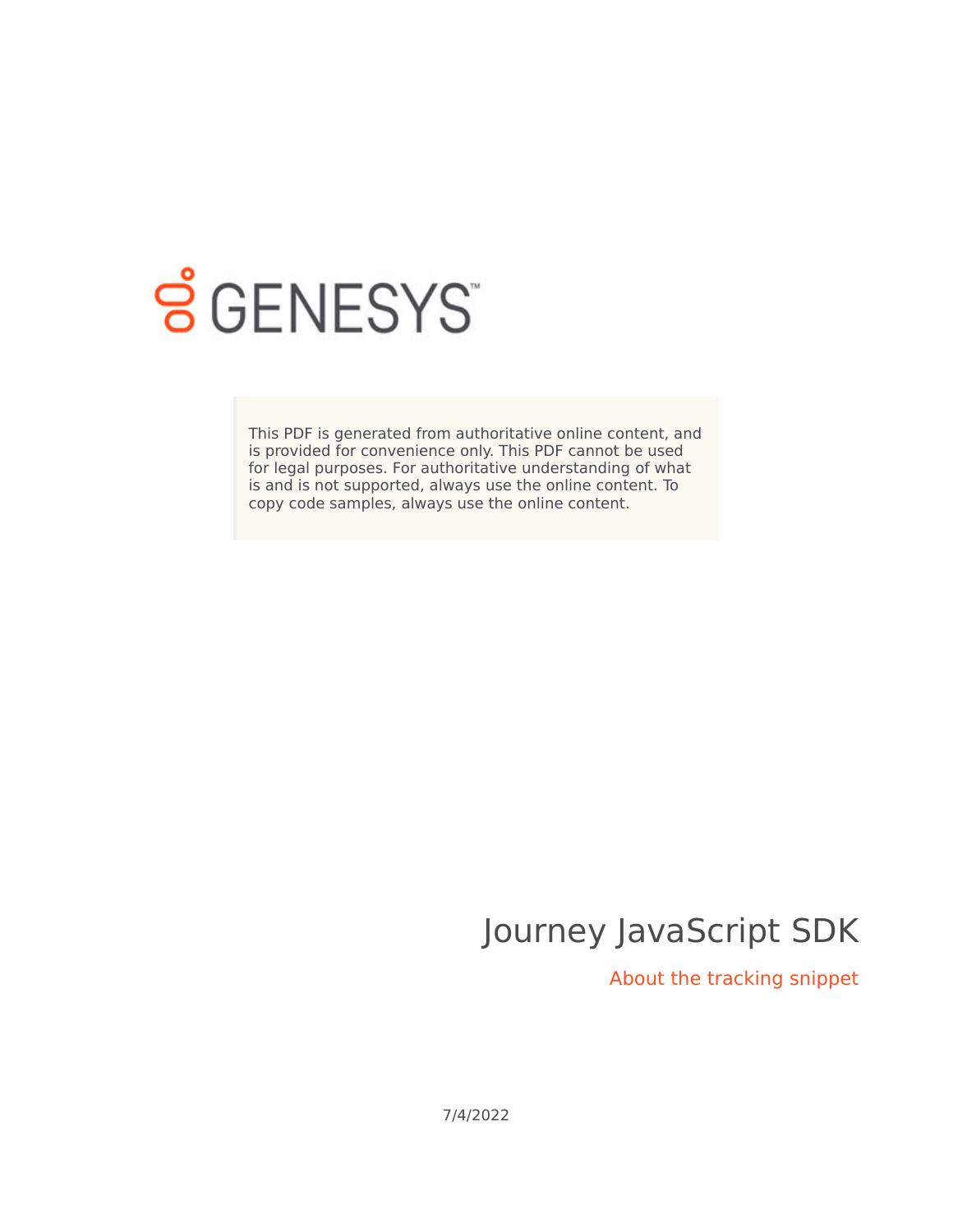### Contents

• 1 [How the tracking snippet works](#page-2-0)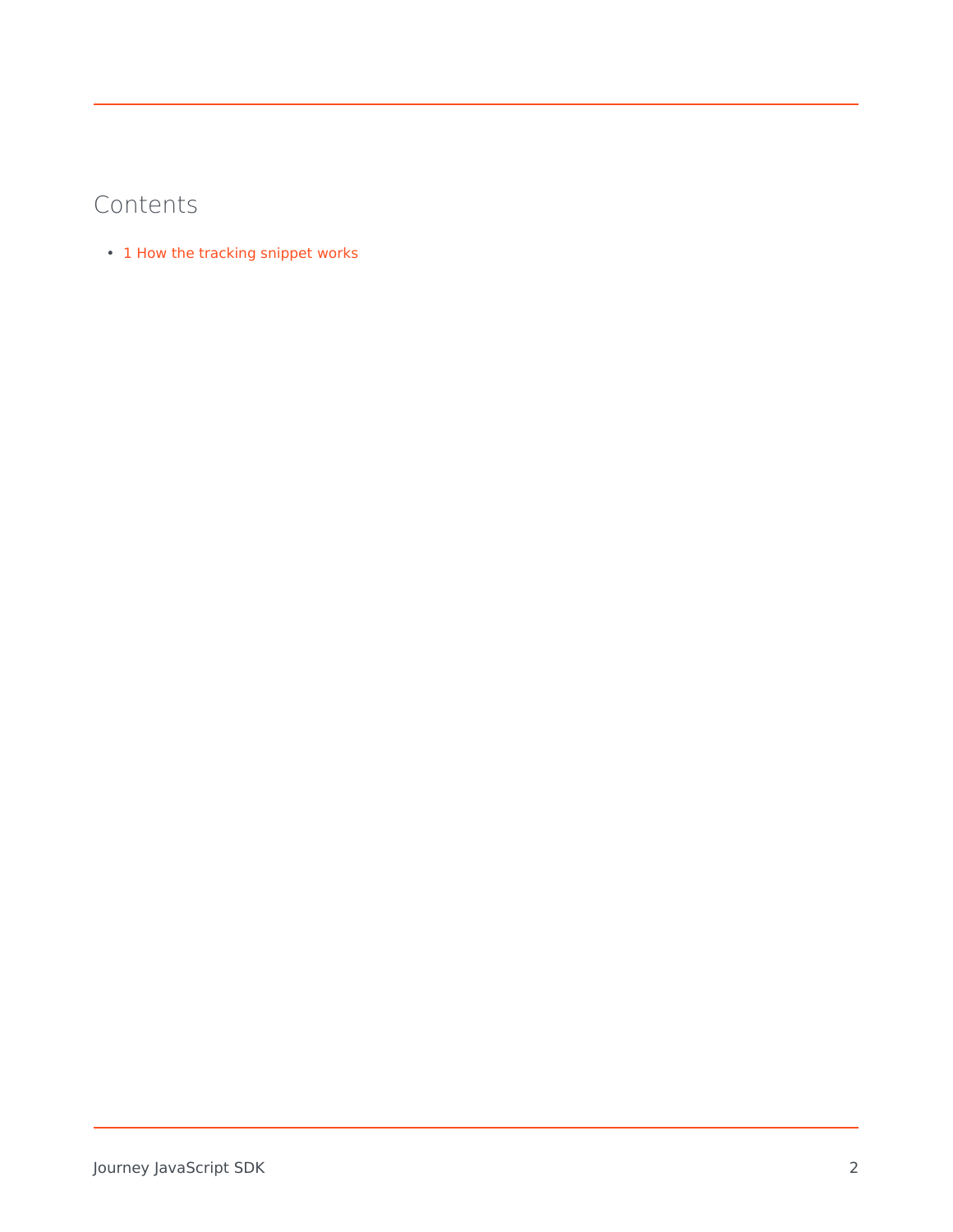Learn what happens after you deploy the tracking snippet on your webpages.

#### Important

This article only applies to customers using web chat. If you are a Genesys Cloud CX customer, we encourage you to use the new web messaging feature to replace web chat.

#### <span id="page-2-0"></span>How the tracking snippet works

Genesys Predictive Engagement provides a traditional tracking snippet and an SPA tracking snippet to track activity on your webpages. For more information, see Types of snippets.

When you add the snippet to a webpage, the tracking snippet loads the Journey JavaScript SDK whenever a visitor accesses a tracked page. To ensure that the process of loading the Journey JavaScript SDK does not cause the visitor to wait for the page to load, we cache the Journey JavaScript SDK in the visitor's browser and load it asynchronously.

#### Important

- The Genesys Predictive Engagement tracking snippet loads JavaScript asynchronously without slowing down page loading.
- The Genesys Predictive Engagement SDK does not block the loading of any other resources.
- This snippet represents the minimum configuration needed to add the Genesys Predictive Engagement customer support widget. To start sending tracking data from your visitors back to the Genesys Predictive Engagement servers, see Web Tracking API.

Once loaded, the Journey JavaScript SDK:

- Creates a new script HTML element
- Sets the source attribute to the Genesys Predictive Engagement SDK's URL
- Sets the async attribute to 1 ( truthy)
- Adds the script element to the DOM
- Sets the name of the only global function exposed by the Genesys Predictive Engagement SDK to 'ac'
- Calls the ac function and runs the following commands: